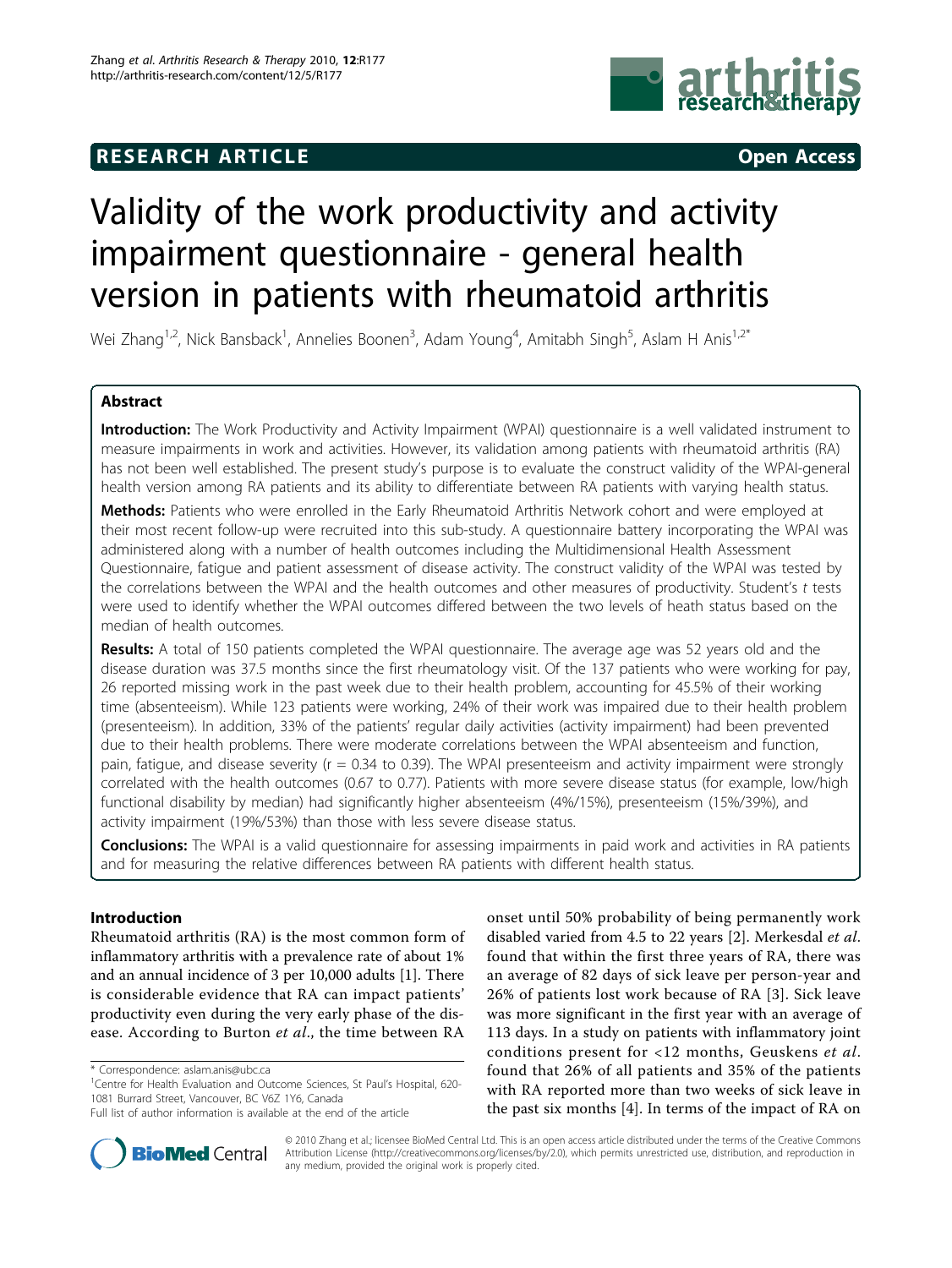unpaid work, a recent clinical trial showed that at baseline patients with RA reported 9.2 missed days of household work and 11.2 days with productivity less than or equal to 50% in household work in one month [[5\]](#page-5-0). Another trial at baseline found that RA patients got about 11 hours of unpaid or paid help to take over their unpaid work [[6](#page-5-0)]. In the literature, functional disability has consistently been found to be associated with work disability [[7-9](#page-5-0)]. In addition, pain and poor physical functioning were also associated with increased sick leave and reduced productivity at work [\[4,10\]](#page-5-0).

In general, the impact of RA on paid work includes employed people missing time from work (absenteeism), reduced performance while at work (presenteeism), reduced routine working hours through changing or even losing jobs (employment status change). The impact on unpaid work usually refers to the impact of health problems on regular daily activities such as household work, shopping, and child care.

The Work Productivity and Activity Impairment (WPAI) questionnaire is an instrument to measure impairments in both paid work and unpaid work [\[11,12](#page-6-0)]. It measures absenteeism, presenteeism as well as the impairments in unpaid activity because of health problem during the past seven days. It has been validated to quantify work impairments for numerous diseases such as asthma, psoriasis, irritable bowel syndrome (IBS), ankylosing spondylitis (AS) and Crohn's disease [[12-15\]](#page-6-0). In addition, the WPAI questionnaire has been used to compare work impairments between treatment groups in clinical (studies and) trials or between subjects with different disease severity levels [[13-18\]](#page-6-0). However, the validation of this instrument among patients with RA has not been well established.

The objective of the study is to evaluate the construct validity of the WPAI-general health version (WPAI-GH) among RA patients and its ability to differentiate between RA patients with varying health status.

## Materials and methods

## Study design

This study is a cross-sectional study. Patients were recruited from a UK based registry of RA, the Early Rheumatoid Arthritis Network (ERAN), which is a group of rheumatology centres in the UK and Eire with an interest in treatment patterns and outcome in patients with recently diagnosed RA in normal clinical settings. Patients had already consented to take part in the ERAN research study. Patients who reported they were employed at their most recent follow-up with ERAN were invited to participate in this substudy. Those who agreed were sent a questionnaire battery. The questionnaire battery including the WAPI-GH and health outcome measures was administered at one time point. The

WPAI-GH was used to measure the patients' work impairments. Ethical approval was gained from West Herts Multi-centre Research Ethics Committee, UK.

## WPAI-GH outcomes

The WPAI-GH consists of six questions:  $1 =$  currently employed; 2 = hours missed due to health problems;  $3 =$  hours missed other reasons;  $4 =$  hours actually worked;  $5 =$  degree health affected productivity while working (using a 0 to 10 Visual Analogue Scale (VAS));  $6$  = degree health affected productivity in regular unpaid activities (VAS) [[11,12](#page-6-0)]. The recall period for the questions 2 to 6 is seven days. Four main outcomes can be generated from the WPAI-GH and expressed in percentages by multiplying the following scores by 100: 1) percent work time missed due to health =  $Q2/(Q2 + Q4)$ for those who were currently employed; 2) percent impairment while working due to health =  $Q5/10$  for those who were currently employed and actually worked in the past seven days; 3) percent overall work impairment due to health  $Q2/(Q2 + Q4) + ((1 - Q2)/(Q2 +$  $(Q4)$ )  $\times$  ( $Q5/10$ )) for those who were currently employed; 4) percent activity impairment due to health Q6/10 for all respondents [\[11,12](#page-6-0)]. For those who missed work and did not actually work in the past seven days, the percent overall work impairment due to health will be equal to the percent work time missed due to health.

## Construct validity: relation with health

We selected a number of instruments measuring health status that we believed would be correlated with productivity outcomes. The Multidimensional Health Assessment Questionnaire (MDHAQ) is a validated one-page questionnaire including a measure of functional disability, pain, and patient global health estimate [[19\]](#page-6-0). The scoring of the MDHAQ was as follows: a) Function score: 10 activities of daily living (ADL) were scored 0 to 3,  $0 =$  "without any difficulty",  $1 =$  "with some difficulty",  $2 =$  "with much difficulty", and  $3 =$ "unable to do." To be consistent with the Health Assessment Questionnaire score (HAQ), the sum of 10 ADL scores was divided by 10 to give a score of 0 to 3; b) Pain VAS; c) Patient global estimate VAS on health impact. Fatigue VAS was used to measure patient assessment of fatigue problem. Patient global assessment (PtGA) of disease activity was used as a proxy of disease activity. Previous studies have found a strong correlation between the patient global assessment of disease activity and the disease activity score including 28-joint counts, with a VAS score greater than 40 indicating high disease activities [[20](#page-6-0)]. All the VAS scales were presented as 21 circles to facilitate scoring without a ruler and an arithmetic scale of 0 to 10 in 0.5 unit increments was printed below the circles.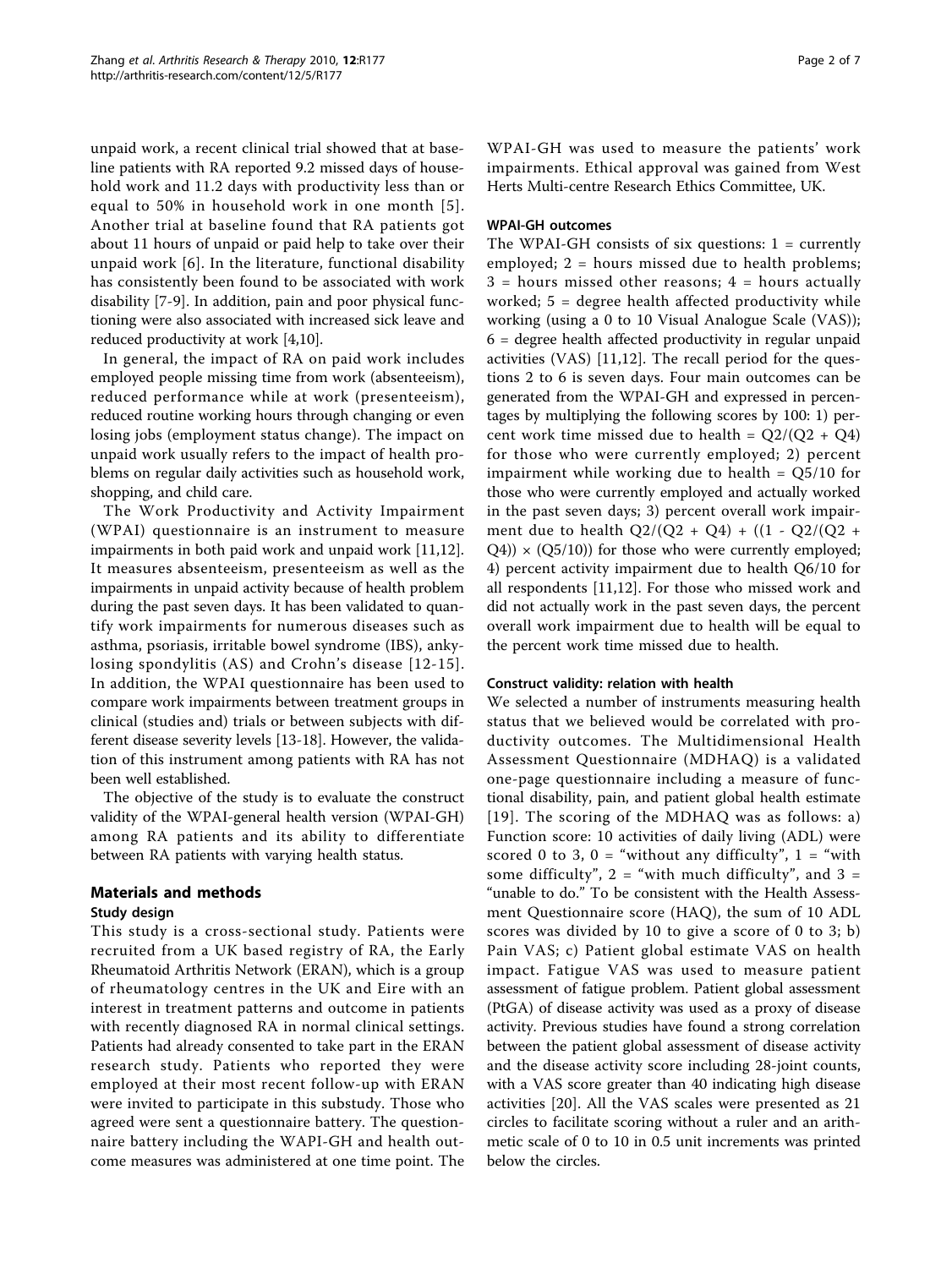## Construct validity; relation with other measure of productivity

Questions on productivity adapted from alternative questionnaires were also included to assess the consistency of responses. They included the number of absent workdays in the past three months, a question adapted from the PROductivity and DISease Questionnaire (PRODISQ) [[21](#page-6-0)], and questions adapted from Health and Labour Questionnaire (HLQ) [\[22](#page-6-0),[23\]](#page-6-0) asking about lost hours due to presenteeism (the difference between the numbers of hours actually worked in the past seven days and the estimated number of hours used to complete the same work if patients did not experience any health problems) and the impact of health on unpaid work activities (hours of getting help with unpaid work activities in the past seven days).

In addition, the ability of the WPAI-GH to discriminate between better and worse health states was tested by dividing patients into two groups based on the median of the scores for function, pain, health impact, fatigue and disease activity (Better status: ≤median; Worse status: >median).

#### Analysis

We measured the extent to which WPAI productivity outcomes were correlated with health status outcomes and the productivity questions adapted from alternative questionnaires. Due to the skewed nature of the productivity outcome data, nonparametric correlation (Spearman's correlation coefficient) was used to assess construct validity.

For a comparison between two groups, the effect size, the standardized mean difference between two groups on a measured outcome, was calculated for all WPAI-GH outcomes. An effect size of one indicates a change in magnitude equivalent to one standard deviation. According to Cohen [[24,25\]](#page-6-0), the absolute value of effect sizes (d) can be categorized as small ( $d = 0.2$  to 0.5), medium ( $d =$ 0.5 to 0.8), or large ( $d > 0.8$ ). A larger effect size indicates better discriminative ability. Student  $t$  tests were used to identify whether WPAI outcomes differed between the two levels of heath status. Wilcoxon tests were also used due to the skewed nature of the productivity outcome data.

## Results

A total of 354 patients believed to be in some sort of work in ERAN were contacted for the study and 186 (53%) agreed to take part in the study and were sent the questionnaires. One hundred and fifty-two patients sent back the questionnaire but two of these patients did not respond to the questions in the WPAI so that no WPAI outcomes could be calculated. Therefore, a total of 150 patients were included in the analysis. Among the 150 patients, the average age was 52 years

old and 72% were female (Table 1). The sample's disease duration was 37.5 months since their first rheumatology visit. Patients had relatively mild function (0.6), pain (3.6), fatigue (4.6) and disease activity (3.6). Of the 137 (91%) patients that were working for pay, 26 (19%) reported missing work (absenteeism) in the past week due to their health, accounting for 45.5% of their working time (Table [2](#page-3-0)). While 123 patients were working, 24% of their actual work was impaired due to their health problem (presenteeism) with only 34 (28%) patients reported no such loss. In addition, 33% of the patients' regular daily activities had been prevented due to their health problems.

For the correlation analysis between the WPAI productivity outcomes and the health status outcomes, all the correlations were in the logical direction and were highly significant (Table [3\)](#page-3-0). There were moderate correlations between percent work time missed due to health and function, pain, fatigue, health impact, and disease severity (0.34 to 0.39). The other three WPAI outcomes were strongly correlated with all of the health status outcomes (0.67 to 0.77).

The number of absent workdays in the past three months was about 4.4 (standard deviation (SD): 10.5) days. The number of hours lost due to presenteeism in the past seven days was 1.4 (2.8) hours. Overall, patients got 4.0 (8.3) hours of help with their unpaid work activities in the past seven days. The percent of work time missed due to health was moderately correlated with number of absent workdays in the past three months  $(r = 0.56)$ . The correlation between impairment while working and hours lost due to presenteeism was 0.39 and that between activity impairment and hours of getting help on unpaid work activities was 0.39.

When the patients were divided into two groups according to the median of each health status outcome

| Table 1 Demographics and health status |  |  |  |  |  |  |
|----------------------------------------|--|--|--|--|--|--|
|----------------------------------------|--|--|--|--|--|--|

| Variables ( $n = 150$ )                       | Mean (SD)   | Median (Q1 to Q3)   |
|-----------------------------------------------|-------------|---------------------|
| Age                                           | 52.1 (10.0) | 52.9 (45.6 to 60.0) |
| Duration since onset of<br>symptom (months)   | 48.7 (23.2) | 46.0 (33.0 to 60.0) |
| Duration since first clinic<br>visit (months) | 37.5 (18.3) | 35.7 (23.7 to 50.9) |
| Function (0 to 3)                             | 0.6(0.5)    | $0.5$ (0.2 to 0.9)  |
| Pain (0 to 10)                                | 3.6(2.5)    | $3.0$ (1.5 to 5.5)  |
| Pt global estimate<br>(0 to 10)               | 3.0(2.4)    | $2.5$ (1.0 to 5.0)  |
| Fatigue (0 to 10)                             | 4.6(2.9)    | $5.0$ (2.0 to 7.0)  |
| PtGA (0 to 10)                                | 3.6(2.6)    | $3.0$ (1.5 to 5.5)  |
|                                               | n           | $\%$                |
| Female                                        | 108         | 72.0                |

Pt global estimate, patient global estimate on health impact; PtGA, patient global assessment of disease activity; Q1, first quartile; Q3, third quartile.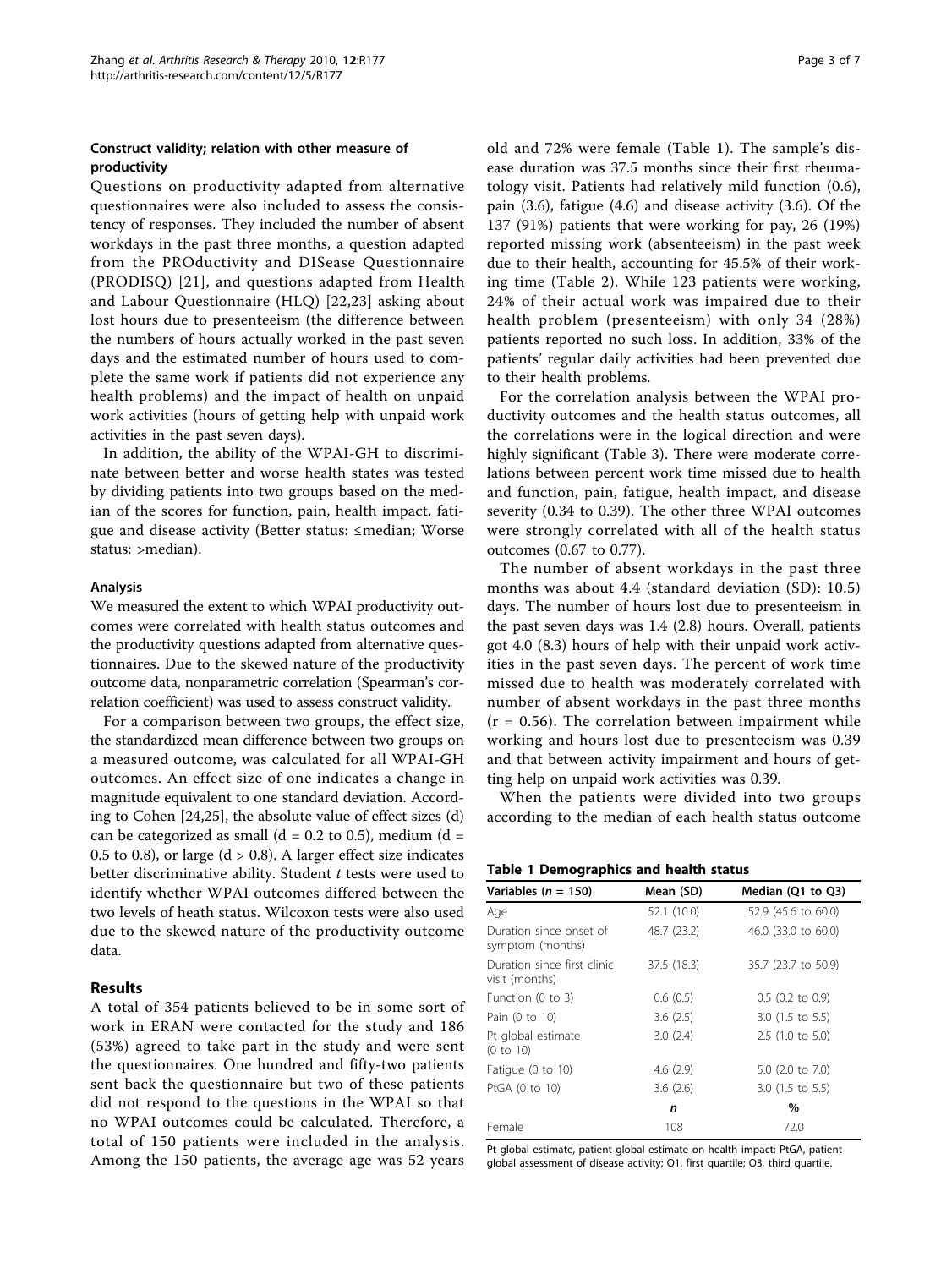#### <span id="page-3-0"></span>Table 2 WPAI outcomes

| <b>Variables</b>                                                                          | $\mathsf{n}$ | Mean (SD)   | Median (Q1 to Q3) |
|-------------------------------------------------------------------------------------------|--------------|-------------|-------------------|
| Patients working for pay                                                                  | 137          |             |                   |
| Percent work time missed due to health                                                    | 136          | 8.7(25.2)   | 0(0 to 0)         |
| Percent work time missed due to health (those with missed time $>0$ )                     | 26           | 45.5 (41.2) | 18 (12 to 100)    |
| Patients who actually worked in the past seven days                                       | 123          |             |                   |
| Percent impairment while working due to health                                            | 122          | 24.0 (22.7) | 20 (0 to 40)      |
| Percent impairment while working due to health (those with % impairment while working >0) | 88           | 33.3 (20.1) | 30 (20 to 50)     |
| Percent overall work impairment due to health                                             | 135          | 29.1 (29.8) | 20 (0 to 46)      |
| All patients                                                                              | 150          |             |                   |
| Percent activity impairment due to health                                                 | 150          | 33.3 (27.6) | 30 (10 to 60)     |
| Percent activity impairment due to health (those with % activity impairment >0)           | 123          | 40.7(25.1)  | 30 (20 to 60)     |

Q1, first quartile; Q3, third quartile.

variable, each of WPAI productivity outcomes was significantly lower among patients with better health status than patients with worse health status (Table [4](#page-4-0)). For example, patients with low functional disability (lower than median) had a significantly lower percentage of work time missed due to health (4 vs. 15), lower percentage of impairment while working due to health (15 vs. 39), and lower percentage of activity impairment due to health (19 vs. 53) than those with high functional disability. According to the effect size, WPAI outcomes had large discriminative abilities (1.10 to 1.79) except the percent work time missed due to health which showed a medium discriminative ability (0.43 to 0.63). The test results from  $t$  tests and Wilcoxon tests agreed (only the results of the  $t$  tests were reported).

#### **Discussion**

This is the first study to examine the construct validity of the WPAI-GH in a relatively large sample of patients with RA. The results support that the WPAI-GH displays construct validity as measured by moderate to strong correlations with all health status measures in terms of functional disability, pain, fatigue and disease activity (Table 3). As such, it appears that the WPAI productivity outcomes are assessing constructs that are relevant and important to patients with RA. However, the WPAI is moderately correlated with other productivity outcomes such as hours lost due to presenteeism and hours of getting help on unpaid work activities measured using the questions adapted from the HLQ. This may suggest that it measures another aspect of presenteeism and unpaid work productivity in comparison with the HLQ. In addition, according to the effect size analysis and paired test, the WPAI-GH could discriminate across health status with worse score being associated with measures indicating worse health status among the patients with RA. The results demonstrate the validity of the WPAI-GH is consistent with previous WPAI validation results for other diseases.

It is interesting that absenteeism (percent of work time missed) correlates less with health than presenteeism (impairment while working). This may be because the decision to stay home depends on more contextual factors than impairments while working that are related to the diseases; for example, the type of work, the fear to be a burden to colleagues, attitude towards work, consequence for income, fear to lose work, and so on. This suggests that absenteeism measures another dimension of the impact of the disease which is not measured by other health outcome instruments. One previous item response theory study in AS showed that work participation did not fit the unidimensionality of all other categories/domains of the International Classification of Functioning, Disability and Health that refer to body functions, body structures, activities and participation [[26](#page-6-0)]. There is also the role of the social security system that is expected to influence more absenteeism than presenteeism/activity impairment, which makes absenteeism less comparable internationally [\[27\]](#page-6-0). However, the high correlation between impairment while working/activity

### Table 3 Spearman correlations between WPAI outcomes and health status outcomes

|                                  | <b>Function</b> | Pain | Pt global estimate | Fatique | PtGA |
|----------------------------------|-----------------|------|--------------------|---------|------|
| Percent work time missed         | 0.39            | 0.36 | 0.36               | 0.37    | 0.34 |
| Percent impairment while working | 0.69            | 0.75 | 0.74               | 0.67    | 0.76 |
| Percent overall work impairment  | 0.67            | 0.73 | $0.7^{\circ}$      | 0.68    | 0.73 |
| Percent activity impairment      | 0.73            |      | 0.77               | 0.68    | 0.77 |

Pt global estimate, patient global estimate on health impact; PtGA, patient global assessment of disease activity.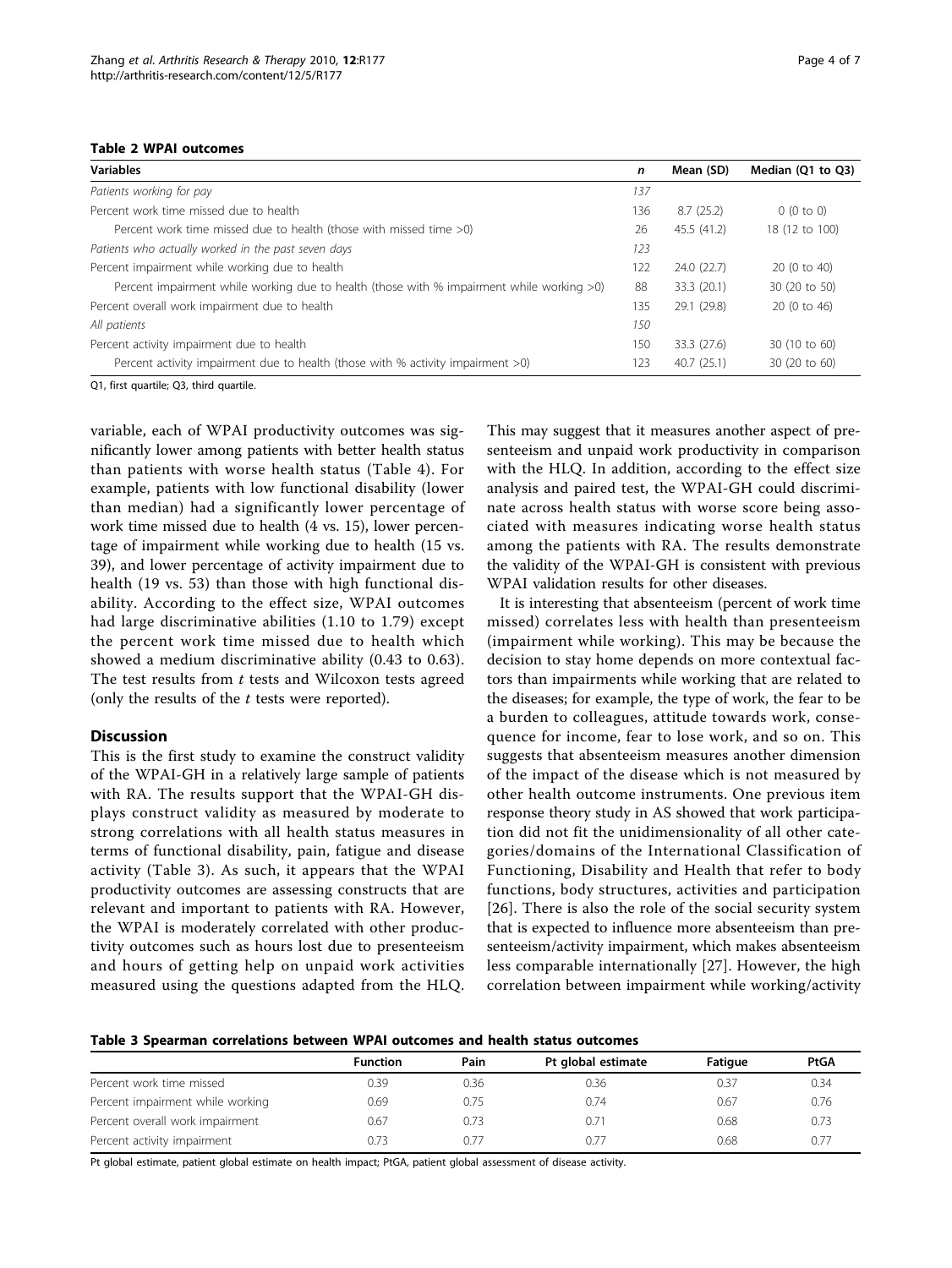<span id="page-4-0"></span>

|                                  |             | <b>Function</b>         | Pain        | Pt global estimate | <b>Fatique</b>          | PtGA        |
|----------------------------------|-------------|-------------------------|-------------|--------------------|-------------------------|-------------|
| Percent work time missed         | Better      | 4.2 $(19.0)^{\ddagger}$ | 1.5(7.2)    | $2.0(7.7)^{+}$     | 3.9 $(15.8)^{\ddagger}$ | 1.6(7.1)    |
|                                  | Worse       | 15.5(31.5)              | 16.3(34.0)  | 15.6 (33.9)        | 14.5 (32.4)             | 16.9 (34.6) |
|                                  | Fffect size | 0.46                    | 0.61        | 0.55               | 0.43                    | 0.63        |
| Percent impairment while working | Better      | 14.5 (18.8)             | 11.6(15.0)  | 10.9(13.1)         | 12.8 (16.8)             | 11.7(14.3)  |
|                                  | Worse       | 39.1 (20.1)             | 39.6 (21.1) | 40.0(21.7)         | 38.7 (21.0)             | 41.2 (21.0) |
|                                  | Effect size | 1.27                    | 1.56        | 1.66               | 1.38                    | 1.69        |
| Percent overall work impairment  | Better      | 17.6 (24.8)             | 12.2(16.7)  | 11.8(15.7)         | 14.8 (22.1)             | 12.3(16.1)  |
|                                  | Worse       | 46.5 (28.2)             | 47.4 (30.0) | 47.2 (30.3)        | 46.0 (28.9)             | 48.9 (30.1) |
|                                  | Effect size | 1.10                    | 1.46        | 1.48               | 1.22                    | 1.55        |
| Percent activity impairment      | Better      | 19.0(21.1)              | 15.7 (17.0) | 15.1(17.0)         | 19.6 (21.0)             | 17.5 (19.0) |
|                                  | Worse       | 52.7(23.3)              | 51.9 (24.4) | 52.0 (23.7)        | 49.9 (25.6)             | 51.9 (24.5) |
|                                  | Effect size | 1.53                    | 1.73        | 1.79               | 1.30                    | 1.58        |

Pt global estimate, patient global estimate on health impact; PtGA, patient global assessment of disease activity.

If not indicated, t test P values <0.001;  $^{\dagger}$ , t test P values <0.01;  $^{\dagger}$ , t test P values <0.05.

Better status, ≤median; Worse status, >median. The median for each health status outcome was shown in Table 1.

impairment and other health outcomes may be partially attributable to the fact that they all use the same measuring 0 to 10 scale.

Among health outcomes, pain and PtGA were more correlated with work impairment and activity impairment than function and fatigue. In the literature, pain was found to be highly associated with reduced productivity at work [\[10\]](#page-5-0). However, no previous studies have shown that disease activity is highly correlated with work and activity impairment among people with RA. Further studies are needed to confirm the relationships.

There are two aspects of productivity that are important to measure: first, the work difficulties or work impairments due to health which influence work related quality of life and/or psychosocial impacts such as job satisfaction and stress, and second, the actual productivity losses due to health. The WPAI was designed predominantly to measure the first aspect but has been used in the past to measure and value the productivity losses for economic evaluations. However, the WPAI does not necessarily capture sufficient information to comprehensively measure actual productivity losses. To do so, it requires measures of actual lost time estimators as well as contextual factors such as job type, workplace team dynamics and compensation mechanism (a manuscript from Zhang et al. - in submission).

A total of 186 patients agreed to participate in the study but 150 patients completed WPAI questions and were included in our analysis. To identify whether there were non-response biases, we compared patient characteristics, including age, gender, duration since onset of symptom, duration since fist clinic visit, as well as disease activity score, HAQ and PtGA measured in the most recent follow-up with ERAN, between the 150 patients who were included in the analysis and the 36 patients who were not. No significant differences were found.

A limitation of this study is that no independent employment measure (gold standard) of missed work hours or work impairment while working was used as a validation criterion. Severens et al. investigated the agreement between registered and reported sick leave [[28](#page-6-0)]. They demonstrated that 95% of the reported days of sick leave matched registered data perfectly when the recall period was limited to two and four weeks. This percentage decreased to 87%, 57%, and 51% for 2, 6, and 12 months, respectively. Reilly et al. assessed the accuracy of self-reported work hours missed measured by the WPAI:IBS version using retrospective diary among patients with IBS [[13](#page-6-0)]. The high convergence of the WPAI:IBS and retrospective diary suggested that self-reports of percentage work hours missed during the past week were accurate.

In terms of work impairment while at work, presenteeism, Lerner et al. established the relationship between their Work Limitation Questionnaire and objective work productivity measures in two types of occupations [\[29](#page-6-0)]. However, it is quite difficult to measure the relationship between self-reported and objective measures of productivity at work because the objective measures varied with occupations as well as workplaces and so is the relationship [[30](#page-6-0)]. Zhang et al. have demonstrated that the work productivity loss while at work varies widely with the approach chosen among people with arthritis [[31](#page-6-0),[32\]](#page-6-0). Future research should focus on assessing the relationship between self report and objective measures of productivity loss and examining which approach provides more accurate measure of productivity loss.

We did not test the reliability of the WPAI-GH among patients with RA in this study. The test-retest reliability of the WPAI has been well established in populations with different diseases [[33,34\]](#page-6-0). We assumed that this would not be different for the population with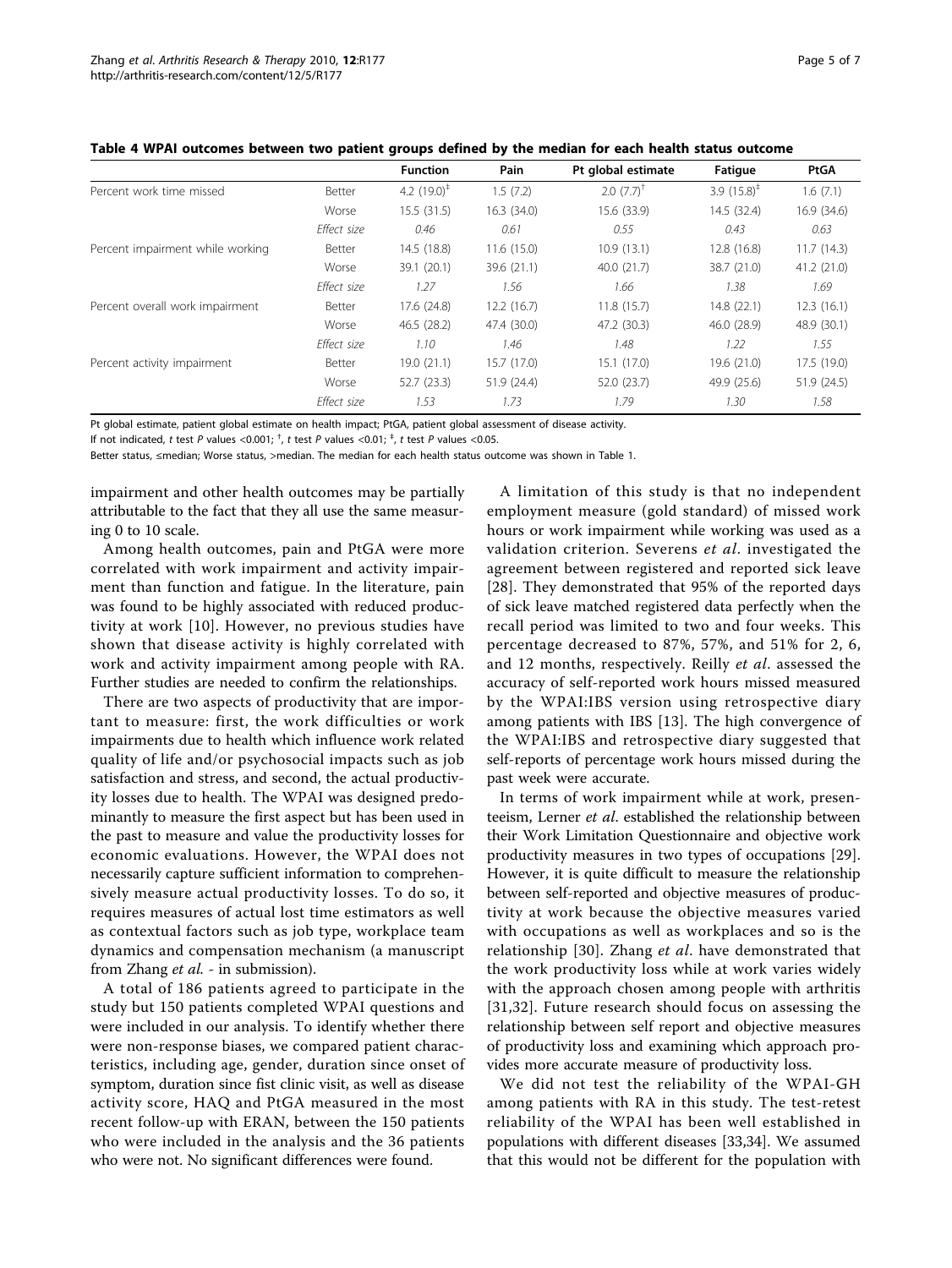<span id="page-5-0"></span>RA. The responsiveness of the WPAI-GH among patients with RA will be tested in a future study.

This is not the first application of WPAI among RA patients. One application of WPAI in RA was a study published as an abstract at 2008 American College of Rheumatology annual scientific meeting [[35\]](#page-6-0). It was used to explore the impact of health problems on presenteeism in patients recently diagnosed with RA as compared to a healthy comparison group. Another application of WPAI was conducted by the Canadian Arthritis Network work productivity study, which was to compare different presenteeism measures among people with arthritis [\[31,32](#page-6-0)]. However, in both studies, only the question measuring impairment while working (question 5 of WPAI) was used and the main purposes were not to validate the instrument.

The WPAI has been used to measure work productivity in other diseases such as asthma, psoriasis, irritable bowel syndrome (IBS), ankylosing spondylitis (AS) and Crohn's disease [[13](#page-6-0)-[18\]](#page-6-0). The mean percent work time missed has been reported to be 5.0 for people with asthma [[18\]](#page-6-0), 4.4 for people with IBS [[13\]](#page-6-0), 9.0 for people with AS [\[14](#page-6-0)] and 18.3 for people with Crohn's disease [[15](#page-6-0)], respectively, compared with 8.7 for people with RA in our study population. The percent impairment while working has been reported to be 20.0 in asthma, 15.5 in psoriasis [\[17](#page-6-0)], 32.4 in IBS, 41.7 in AS and 40.5 in Crohn's disease compared with 24.0 in RA from our study. Correspondingly, percent activity impairment has been found to be 32.0, 23.7, 41.4, 54.9 and 52.0 compared with 33.3 in our study of RA patients. According to these WPAI outcomes, it shows that RA has a relatively moderate impact on work productivity compared to other diseases. However, even for a certain disease, the WPAI outcomes vary with different levels of severity. Given that our RA population has early disease and therefore typically mild disease severity, the other disease populations compared may have a relatively more severe disease status. Simple comparisons should be made with caution.

#### Conclusions

Construct validity and the discriminative ability of the WPAI-GH have been established in this study. Thus, the WPAI-GH is a valid questionnaire for assessing impairments in paid work and activities in RA patients and for measuring the relative differences between RA patients with different health status. The WPAI-GH is useful for measuring productivity outcomes in clinical practice. Further studies are needed to validate a tool for valuing productivity loss in economic analyses.

#### Abbreviations

ADL: activities of daily living; AS: ankylosing spondylitis; ERAN: Early Rheumatoid Arthritis Network; HLQ: Health and Labour Questionnaire; IBS: irritable bowel syndrome; MDHAQ: Multidimensional Health Assessment

Questionnaire; PRODISQ: PROductivity and DISease Questionnaire; PtGA: Patient Global Assessment; RA: rheumatoid arthritis; VAS: Visual Analogue Scale; WPAI: Work Productivity and Activity Impairment questionnaire; WPAI-GH: WPAI-general health version.

#### Acknowledgements

WZ is a recipient of a Canadian Institutes of Health Research Doctoral Research Award in the Area of Public Health Research and a Canadian Arthritis Network Graduate Award.

#### Author details

<sup>1</sup>Centre for Health Evaluation and Outcome Sciences, St Paul's Hospital, 620-1081 Burrard Street, Vancouver, BC V6Z 1Y6, Canada. <sup>2</sup>School of Population and Public Health, University of British Columbia, 5804 Fairview Avenue, Vancouver, BC V6T 1Z3, Canada. <sup>3</sup>Department of Internal Medicine, Division of Rheumatology, University Hospital Maastricht and Caphri Research Institute, P Debyelaan 25, 6229 HX Maastricht, The Netherlands. <sup>4</sup>Department of Rheumatology, St Albans City Hospital, Waverley Road, St Albans, Herts AL3 5PN, UK. <sup>5</sup>Inflammation Market Access, Pfizer, Inc. 500 Arcola Road, Dock E-4303 Collegeville, PA 19426, USA.

#### Authors' contributions

WZ, NB, AY and AHA were involved in the conceptualization, design, data acquisition and interpretation. AB and AS participated in the conceptualization and data interpretation. WZ performed data analysis and drafted the manuscript. NB, AB, AY, AS and AHA critically revised the manuscript. All authors read and approved the final manuscript.

#### Competing interests

This study was funded by Wyeth (now Pfizer). The Arthritis Research Centre of Canada, where AHA is a senior research scientist, has received a research grant from Wyeth. ERAN has received funding from Wyeth Pharmaceuticals and the Healthcare Commission. AS was an employee of Wyeth and owned its stocks/shares at the time of the study.

#### Received: 1 April 2010 Revised: 3 September 2010 Accepted: 22 September 2010 Published: 22 September 2010

#### References

- 1. Gabriel SE: [The epidemiology of rheumatoid arthritis.](http://www.ncbi.nlm.nih.gov/pubmed/11396092?dopt=Abstract) Rheum Dis Clin North Am 2001, 27:269-281.
- 2. Burton W, Morrison A, Maclean R, Ruderman E: [Systematic review of](http://www.ncbi.nlm.nih.gov/pubmed/16286432?dopt=Abstract) [studies of productivity loss due to rheumatoid arthritis.](http://www.ncbi.nlm.nih.gov/pubmed/16286432?dopt=Abstract) Occup Med (Lond) 2006, 56:18-27.
- 3. Merkesdal S, Ruof J, Schoffski O, Bernitt K, Zeidler H, Mau W: [Indirect](http://www.ncbi.nlm.nih.gov/pubmed/11263766?dopt=Abstract) [medical costs in early rheumatoid arthritis: composition of and changes](http://www.ncbi.nlm.nih.gov/pubmed/11263766?dopt=Abstract) [in indirect costs within the first three years of disease.](http://www.ncbi.nlm.nih.gov/pubmed/11263766?dopt=Abstract) Arthritis Rheum 2001, 44:528-534.
- 4. Geuskens GA, Hazes JM, Barendregt PJ, Burdorf A: [Work and sick leave](http://www.ncbi.nlm.nih.gov/pubmed/18821663?dopt=Abstract) [among patients with early inflammatory joint conditions.](http://www.ncbi.nlm.nih.gov/pubmed/18821663?dopt=Abstract) Arthritis Rheum 2008, 59:1458-1466.
- 5. Osterhaus JT, Purcaru O, Richard L: [Discriminant validity, responsiveness](http://www.ncbi.nlm.nih.gov/pubmed/19457255?dopt=Abstract) [and reliability of the rheumatoid arthritis-specific Work Productivity](http://www.ncbi.nlm.nih.gov/pubmed/19457255?dopt=Abstract) [Survey \(WPS-RA\).](http://www.ncbi.nlm.nih.gov/pubmed/19457255?dopt=Abstract) Arthritis Res Ther 2009, 11:R73.
- 6. Zhang W, Bansback N, Guh D, Li X, Nosyk B, Marra CA, Anis AH: [Short-term](http://www.ncbi.nlm.nih.gov/pubmed/18688916?dopt=Abstract) [influence of adalimumab on work productivity outcomes in patients](http://www.ncbi.nlm.nih.gov/pubmed/18688916?dopt=Abstract) [with rheumatoid arthritis.](http://www.ncbi.nlm.nih.gov/pubmed/18688916?dopt=Abstract) J Rheumatol 2008, 35:1729-1736.
- 7. de Croon EM, Sluiter JK, Nijssen TF, Dijkmans BA, Lankhorst GJ, Frings-Dresen MH: [Predictive factors of work disability in rheumatoid arthritis: a](http://www.ncbi.nlm.nih.gov/pubmed/15479885?dopt=Abstract) [systematic literature review.](http://www.ncbi.nlm.nih.gov/pubmed/15479885?dopt=Abstract) Ann Rheum Dis 2004, 63:1362-1367.
- 8. Eberhardt K, Larsson BM, Nived K, Lindqvist E: [Work disability in](http://www.ncbi.nlm.nih.gov/pubmed/17299844?dopt=Abstract) rheumatoid arthritis–[development over 15 years and evaluation of](http://www.ncbi.nlm.nih.gov/pubmed/17299844?dopt=Abstract) [predictive factors over time.](http://www.ncbi.nlm.nih.gov/pubmed/17299844?dopt=Abstract) J Rheumatol 2007, 34:481-487.
- Kessler RC, Maclean JR, Petukhova M, Sarawate CA, Short L, Li TT, Stang PE: [The effects of rheumatoid arthritis on labor force participation, work](http://www.ncbi.nlm.nih.gov/pubmed/18188086?dopt=Abstract) [performance, and healthcare costs in two workplace samples.](http://www.ncbi.nlm.nih.gov/pubmed/18188086?dopt=Abstract) J Occup Environ Med 2008, 50:88-98.
- 10. Geuskens GA, Hazes JM, Barendregt PJ, Burdorf A: [Predictors of sick leave](http://www.ncbi.nlm.nih.gov/pubmed/19137203?dopt=Abstract) [and reduced productivity at work among persons with early](http://www.ncbi.nlm.nih.gov/pubmed/19137203?dopt=Abstract) [inflammatory joint conditions.](http://www.ncbi.nlm.nih.gov/pubmed/19137203?dopt=Abstract) Scand J Work Environ Health 2008, 34:420-429.